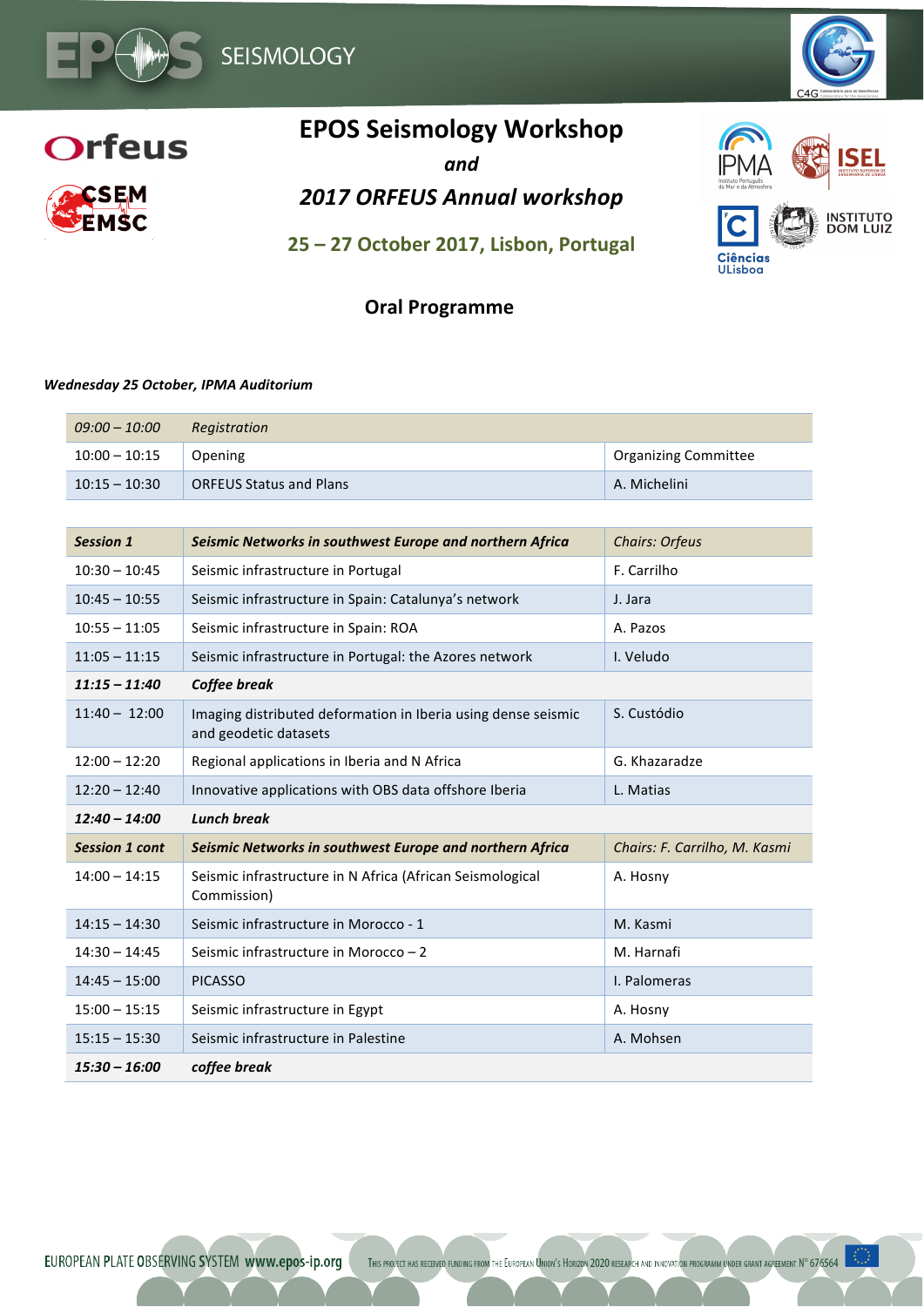

### *Wednesday 25 October, IPMA Auditorium (cont.)*

| Session 1 cont. | Seismic Networks in southwest Europe and northern Africa                                                                | Chairs: K. Khazaradze, S.<br>Custódio |
|-----------------|-------------------------------------------------------------------------------------------------------------------------|---------------------------------------|
| $16:00 - 16:15$ | AfricaArrav                                                                                                             | D. Delvaux                            |
| $16:15 - 16:30$ | Seismic infrastructure in France                                                                                        | P. Gueguen                            |
| $16:30 - 16:50$ | Science on the GNSS-seismology interface - The Variometric<br>Approach to GNSS Seismology: from Concept to Applications | M. Crespi                             |
| $16:50 - 17:05$ | The EPOS White Paper and Science Case                                                                                   | J. Fonseca                            |
| $17:05 - 17:20$ | discussion                                                                                                              |                                       |

17:30 *Futsal, castanhas & jeropiga*

#### *Thursday 26 October, ISEL Auditorium P*

| <b>Session 2</b> | <b>Seismological Services and Products in EPOS</b>        | Chairs: G. Silveira, F. Haslinger |
|------------------|-----------------------------------------------------------|-----------------------------------|
| $09:00 - 09:20$  | Global Seismology and the need for seismological services | A. Ferreira                       |
| $09:20 - 09:35$  | <b>EPOS waveform services</b>                             | R. Sleeman                        |
| $09:35 - 09:50$  | Mobile Pool services developments                         | J. Diaz                           |
| $09:50 - 10:05$  | OBS services developments                                 | A. Pazos                          |
| $10:05 - 10:30$  | Attribution, licensing and metadata                       | A. Strollo, F. Haslinger          |
| $10:30 - 11:00$  | Coffee break                                              |                                   |
| $11:00 - 11:15$  | Waveform modeling services in EPOS                        | A. Rietbrock, F. Magoni           |
| $11:15 - 11:30$  | EPOS seismological products services                      | R. Bossu                          |
| $11:30 - 11:45$  | <b>EPOS hazard and risk services</b>                      | L. Danciu                         |
| $11:45 - 12:00$  | EPOS-GNSS services status and developments                | R. Fernandes                      |
| $12:00 - 12:15$  | EPOS ICS status and developments                          | L. Trani                          |
| $12:15 - 12:30$  | discussion                                                |                                   |
| $12:30 - 14:00$  | <b>Lunch break</b>                                        |                                   |
| Afternoon        | Hands-on sessions (see separate program)                  |                                   |
|                  | (coffee break in between)                                 |                                   |
|                  |                                                           |                                   |
| $17:00 - 19:00$  | <b>EMSC General Assembly</b>                              |                                   |
|                  |                                                           |                                   |
| 20:00            | <b>Conference Dinner</b>                                  |                                   |